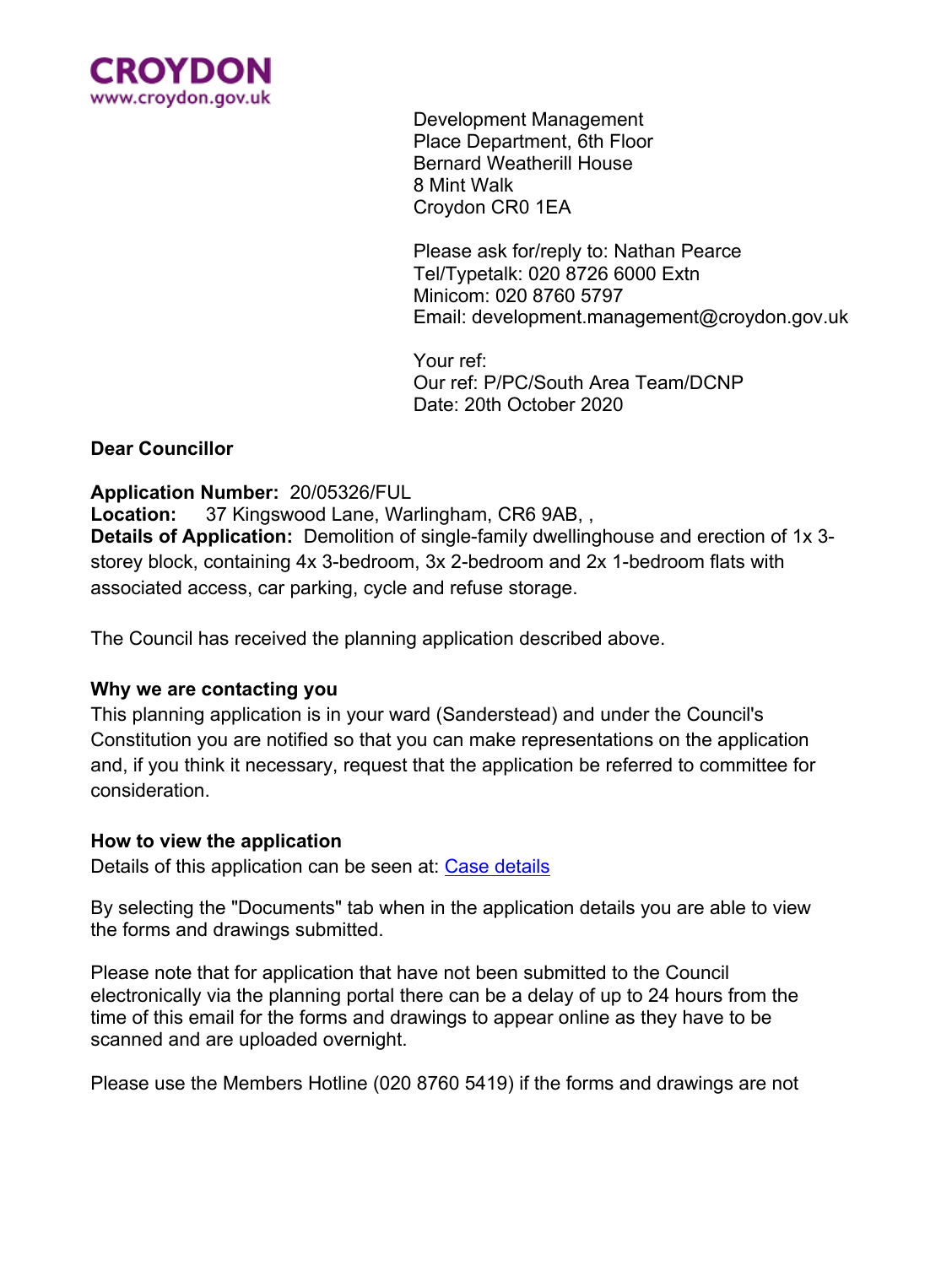available or if you have any other queries relating to the online data.

If you wish to discuss the application please contact the case officer as shown in the contact details within the link above.

## **How to comment on the application**

If you wish to comment on the application (either by supporting it or raising objections to it), please respond to development.management@croydon.gov.uk by 17th November 2020 setting out your comments. Do not reply to an email address other than this one as that email address may not be monitored (eg the officer may be on leave) and your comments may not be actioned.

## **How to refer the application to committee**

If you think that this application should be considered by committee under the Committee Referral Procedure (Planning and Planning Sub-Committee Procedure Rules Part 4K of the Constitution) then you must include the following information in your email reply by the deadline date 17th November 2020.

- Whether you object to or support the application
- The reasons for your objection/support
- Clearly state that you wish the application to be referred to committee for consideration

The application will only be reported to committee if the recommendation is for approval and you have objected to it or it's for refusal and you have supported it.

If you state that you wish the application to be referred to committee for consideration it will only be considered by committee if you attend on the night to address the committee on your concerns. However, if committee referral has been triggered for other reasons, Members will consider the planning application as required by the Constitution.

### **Other information**

Publicity for planning applications is principally carried out by letter and/or by means of the display of one or more site notices close to the application site.

Please note that this email notification only relates to a planning application in your Ward. If you wish to check other planning applications within Croydon as a whole then please view the weekly list from the online planning register links below.

Go to "Quick Search" to view a weekly list going back from today's date. If you wish to view previous weekly lists then select "More Search Options" and add the relevant dates. You can also narrow your search by adding certain parameters, such as selecting a ward.

Please use the Members Hotline Number (020 8760 5419) if you require any further guidance.

Yours sincerely